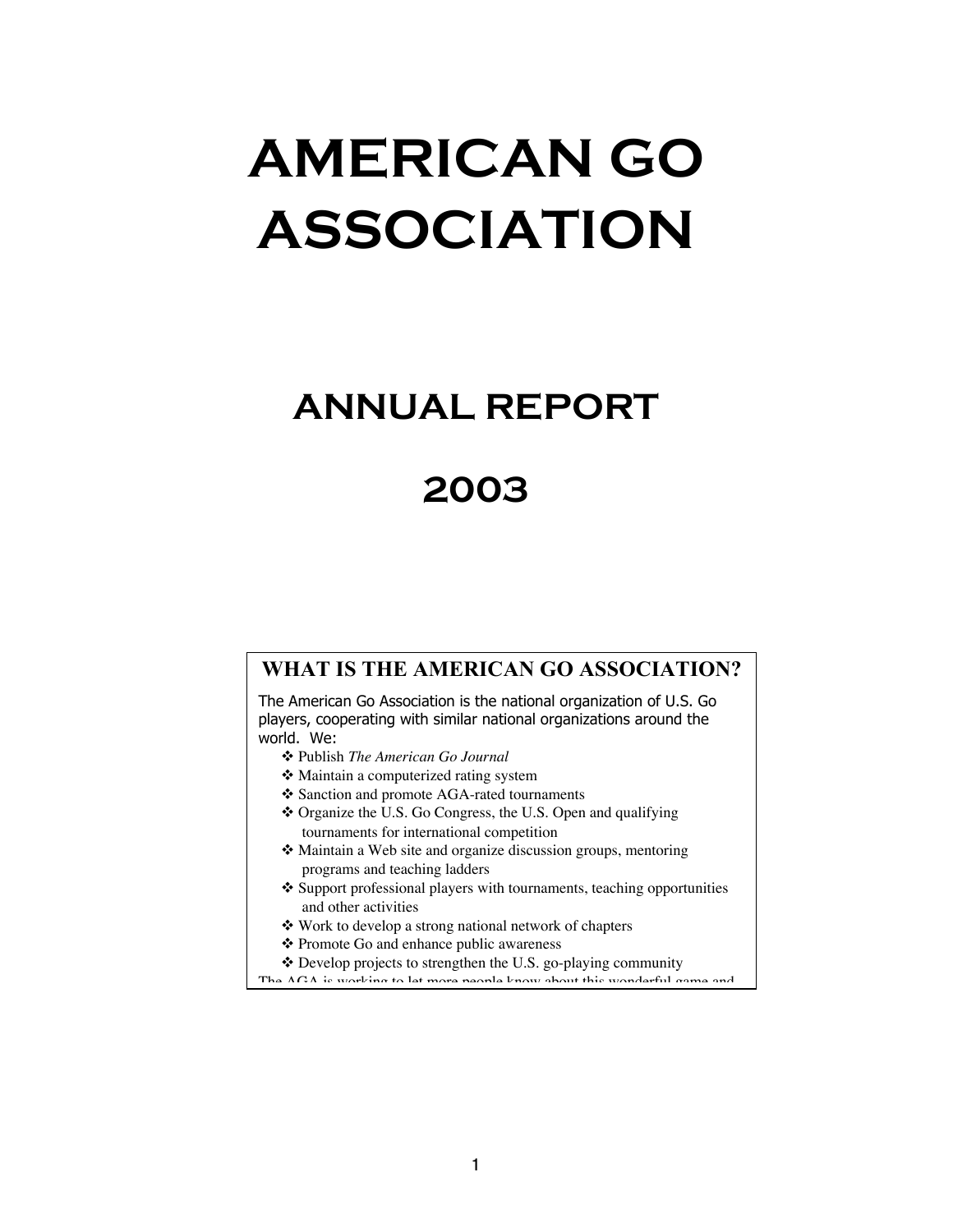# **Board of Directors**

**Dave Weimer, At-Large, Chair Jon Boley, Western Region Bob O'Malley Western Region David Dinhofer, Central Region Harold Lloyd, Central Region Chen- dao Lin, Eastern Region John Stephenson, Eastern Region\***

### **Officers**

**President** Chris Kirschner

**Treasurer:** Ben Bernstein **Secretary:** Susan Weir **VP for Communications**, Chris Garlock

### **National Coordinators**

| Chapter Management Paul Celmer, Nicole Casanta   |  |
|--------------------------------------------------|--|
| Community OutreachJohn Goon                      |  |
| Congress LiaisonJudy Debel                       |  |
| Database ManagerSam Zimmerman                    |  |
| Education CoordinatorLee Ann Bowie               |  |
| Equipment Distribution  Paul Celmer              |  |
| Legal & Compliance CoordinatorMichael Brockbank  |  |
| Membership ServicesTom Hodges, Joel Gabelman     |  |
|                                                  |  |
| Professional Players RepresentativeZhu-jiu Jiang |  |
|                                                  |  |
| Ratings Coordinator Paul Matthews                |  |
| Tournament Coordinator Chuck Robbins             |  |
| Tournament Regulations Duane Burns               |  |
|                                                  |  |
| Youth Coordinator None Redmond                   |  |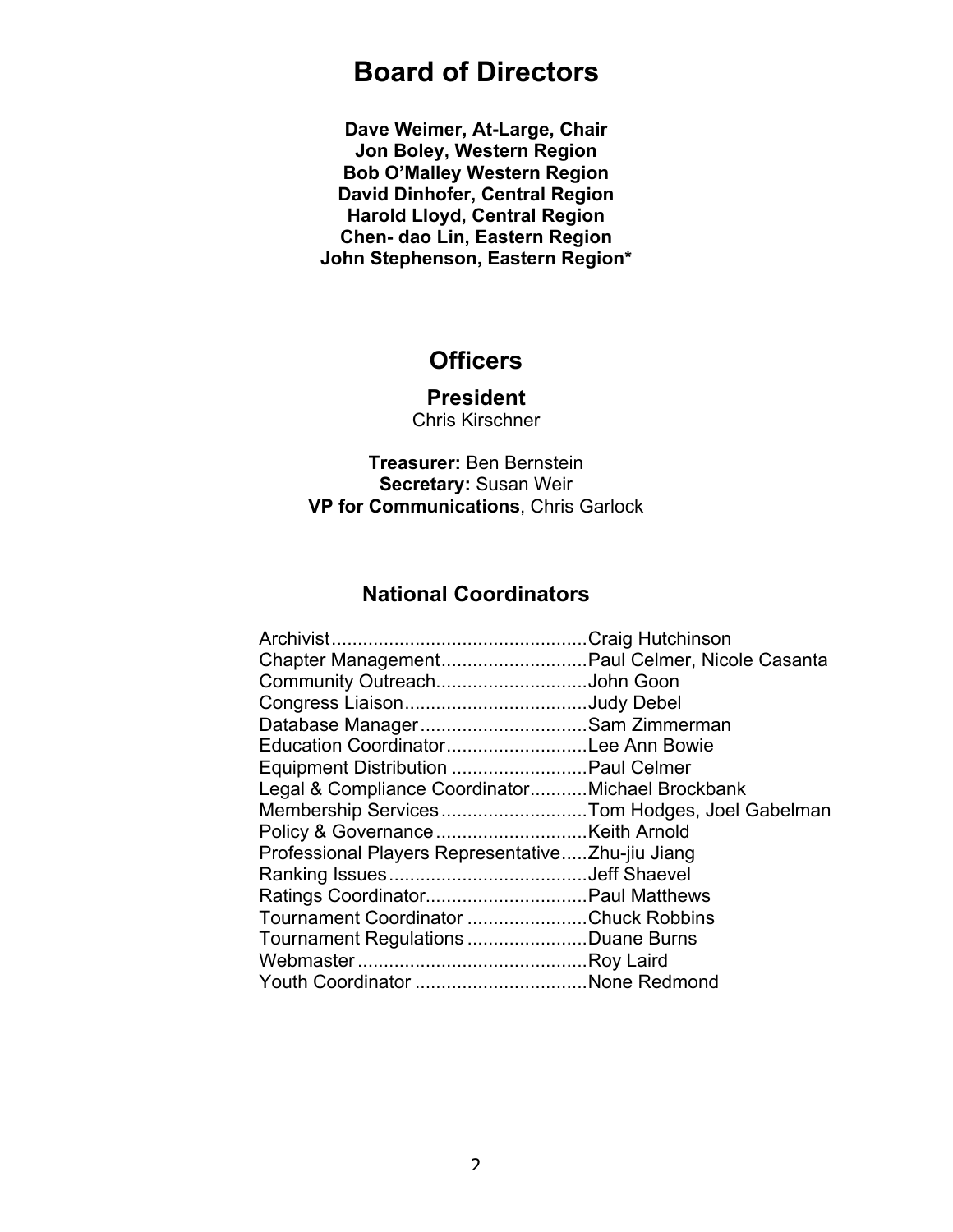# **PRESIDENT'S REPORT**

It feels a little peculiar to write a report for a year of which only 2 months were under this administration. But that is the nature of Fiscal Years, and Presidents' terms. Let it suffice here to note that the accomplishments recorded here are the result of the good work of the prior administration under President Roy Laird, to whom I give my enduring thanks for passing the baton in the most helpful ways possible. We are living in a time of great change, and the AGA has been as subject to those not always gentle winds as any other organization or person. Roy titled his report last year "2001: A Year of Change". I cannot conceive a more appropriate description for this year.

Proposed changes to the AGA Articles of Incorporation and Bylaws were adopted by the membership, in time to run the first elections under the new system. These changes were neither minor nor cosmetic. The basic form of organization has been completely revised. Although the new Board of Directors was elected in August, it did not take office until January 1, 2003, just two months prior to the end of this reporting year. Nevertheless, sweeping changes were made. One consequence was that a considerable number of new volunteer jobs were defined, and a (smaller) number of new people became involved in AGA organizing activities. The Board has strongly urged expansion of our capacity to provide services to the membership, and has approved an organization chart describing how that is to be achieved. (See the chart and accompanying task descriptions on the AGA website at www.usgo.org.) The need to fill those positions is a continuing challenge, and the most worthwhile and enjoyable activity of this office. Please come join the fun.

Chris Kirschner President

#### **Finance**

#### *Ben Bernstein, AGA Treasurer*

The financial report shows the AGA to be in good financial health, with adequate funds to consider new ideas and projects bent on spreading knowledge of Go to potential new members. As has been the case for many years, this is largely due to the continuing contributions of the Ing Foundation, which has – as in past years – contributed \$80,000 in cash and another \$20,000 in equipment to help us promote Go in this country. We expect this grant to continue in years to come. The Board has urged that we put more emphasis on programs and projects that are aimed at developing youth players. Therefore, the projected budget reflects that shift. (See the Treasurer's report following.) With the recent announcement that Hikaru no Go will be published in English, we expect more opportunity to reach youth, and therefore expect this shift to continue in future budgets.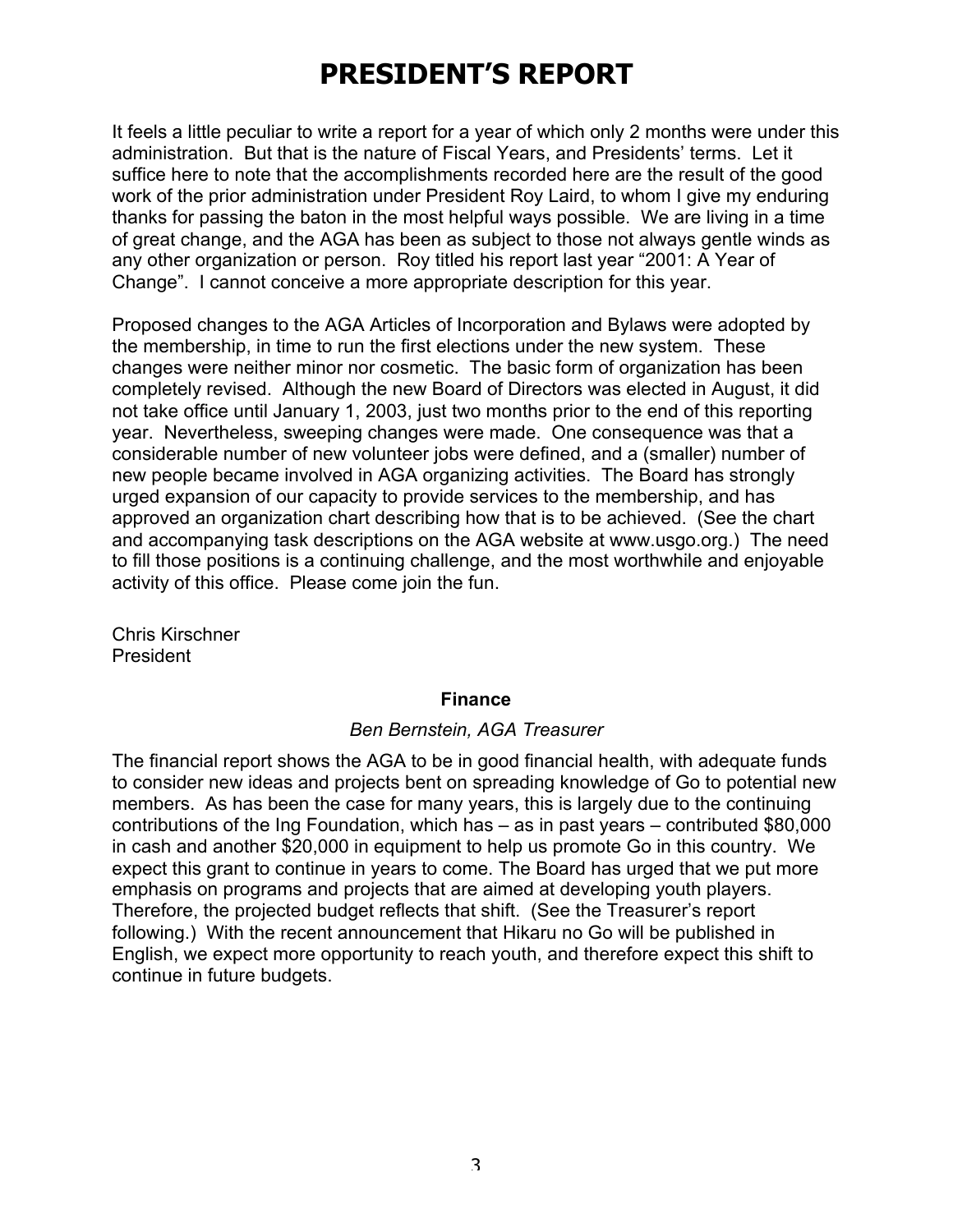# **AGA Statement of Activities**

| <b>Description</b>                      | <b>Totals for</b><br>FY 2003 | <b>As Approved</b><br>FY 2004 | Projected<br>FY 2005 | <b>Comments</b>                                                           |  |
|-----------------------------------------|------------------------------|-------------------------------|----------------------|---------------------------------------------------------------------------|--|
| <b>INCOME</b>                           |                              |                               |                      |                                                                           |  |
| Congress 2002                           | 11,025                       | 5,000                         |                      | 5,000 Conservative estimate<br>Compare to last year                       |  |
| <b>ING Donation</b>                     | 80,000                       | 70,000                        |                      | 70,000 We expect some reduction this year                                 |  |
| Interest Inc                            | 3,126                        | 3,500                         |                      | 3,500 200K @ 1.75%                                                        |  |
| Member Fees, Donations,<br><b>Sales</b> | 57,506                       | 61,000                        |                      | 64,000 Assumes an increase of 100 members,<br>consistent with recent exp. |  |
| Royalties                               | 1,585                        | 1,000                         |                      | 750 Assumes reduced sales & perhaps<br>reduced royalty %                  |  |
| Summer Go Camp 02                       | 959                          |                               |                      | - This is planned for break even                                          |  |
| Misc                                    | (107)                        |                               |                      |                                                                           |  |
| <b>TOTAL INCOME</b>                     | 154,094                      | 140,500                       | 143,250              |                                                                           |  |
| <b>EXPENSES</b>                         |                              |                               |                      |                                                                           |  |
| <b>TOTAL AGA Journal</b>                | 30,408                       | 27,000                        |                      | 27,000 Expect phase down in favor of<br>enhanced E-Journal                |  |
| <b>TOTAL AGA Admin</b>                  | 11,348                       | 13,000                        |                      | 13,000 Expect higher communications costs                                 |  |
| <b>TOTAL AGA Chapter Svcs.</b>          | 2,457                        | 3,000                         |                      | 3,150 More chapters                                                       |  |
| <b>TOTAL AGA Data Base</b>              | 6,948                        | 7,500                         |                      | 7,750 More members                                                        |  |
| <b>TOTAL Annual Report</b>              | 1,111                        | 900                           |                      | 900 Scale back a little on size                                           |  |
| <b>TOTAL Office Expenses</b>            | 2,212                        | 3,000                         |                      | 3,500 Higher communications cost due to<br>location of President          |  |
| <b>TOTAL AGA Treasurer</b>              | 310                          | 300                           | 330                  |                                                                           |  |
| <b>AGA WEB</b>                          | 1,270                        | 1,500                         |                      | 1,750 Web server & contract maintenance                                   |  |
| <b>Bank Charge</b>                      | 161                          | 200                           | 200                  |                                                                           |  |
| Fees                                    | 90                           | 100                           | 100                  |                                                                           |  |
| Legal-Prof Fees                         |                              |                               |                      |                                                                           |  |
| Misc                                    | 195                          | 200                           | 200                  |                                                                           |  |
| New Tournament                          | 550                          | 1,000                         | 1,000                |                                                                           |  |
| S-GO-Camp                               | 3,000                        |                               |                      | 3,000 Funding transferred back from<br>Ing Budget this year               |  |
| IGF Participation                       |                              | 500                           |                      | 500 IGF Dues                                                              |  |
| D & O Insurance                         |                              | 2,000                         |                      | 2,000 Estimate                                                            |  |
| Marketing/advertising                   |                              | 2,000                         |                      | 2,000 Estimate for potential new program                                  |  |
| Contingencies/Discretionary             |                              | 3,000                         | 3,000                |                                                                           |  |
|                                         | 60,060                       | 65,200                        | 69,380               |                                                                           |  |
| <b>ING</b>                              | 69,052                       | 70,000                        |                      | 70,000 See separate spreadsheet for details                               |  |
| <b>TOTAL EXPENSES</b>                   | 129,112                      | 135,200                       | 139,380              |                                                                           |  |
| <b>Change in net assets</b>             | 24,982                       | 5,300                         | 3,870                |                                                                           |  |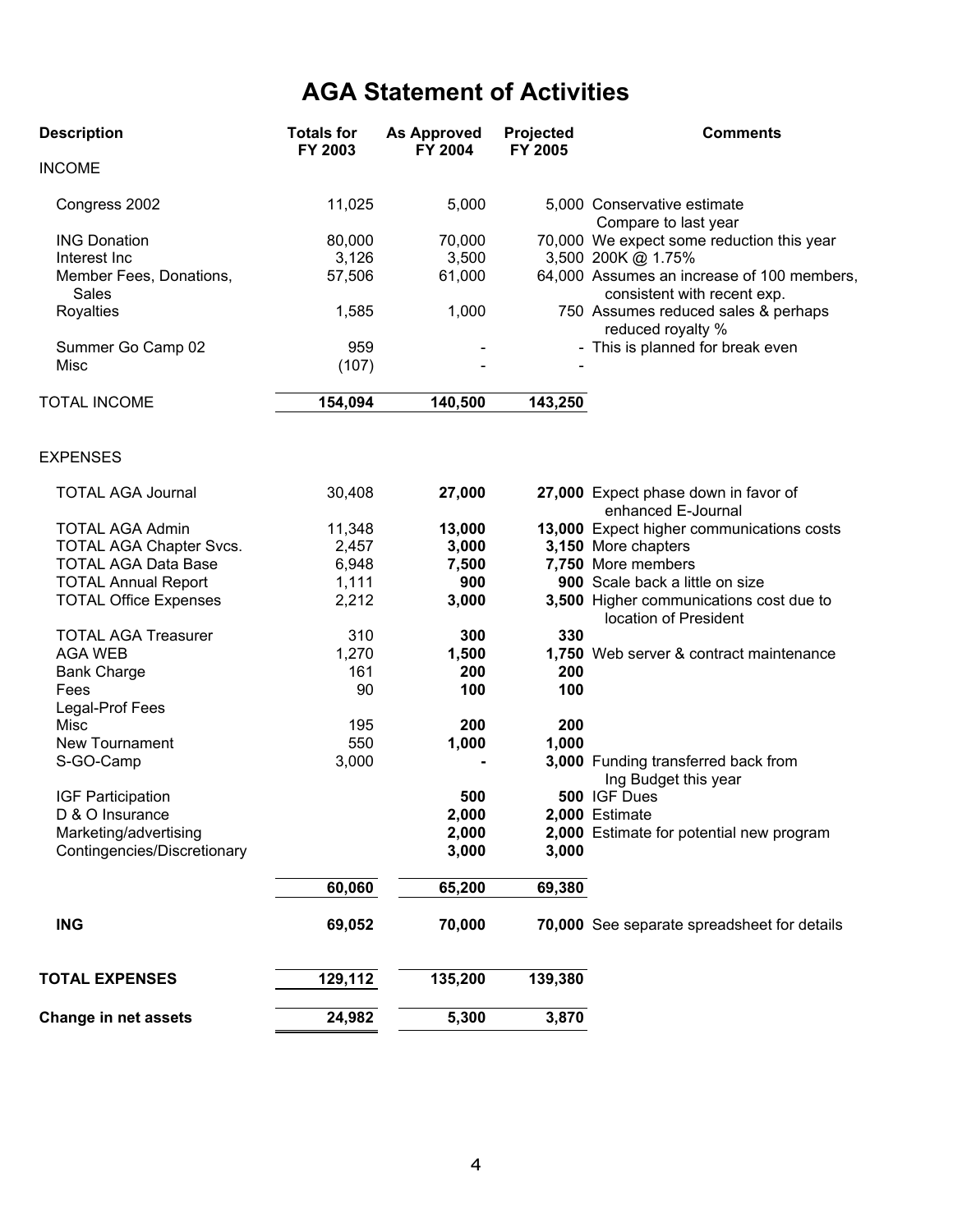## **Fiscal Year 2005 Ing Grant Budget**

| Ref.#           |                                                              | 2003 Actual | 2004 Est. | 2005 Proj. |
|-----------------|--------------------------------------------------------------|-------------|-----------|------------|
| 1.              | Admin.                                                       | 1,128       | 1,200     | 1,200      |
| 2.              | CD-ROM                                                       | 4,200       | 3,200     | 3,200      |
| 3.              | Central                                                      | 4,350       | 5,000     | 3,000      |
| 4.              | East                                                         | 3,470       | 5,000     | 3,000      |
| 5.              | West                                                         | 4,200       | 5,000     | 3,000      |
| 6.              | <b>Equipment Purchase</b>                                    | 11,956      | 9,000     | 9,000      |
| 7.              | <b>Equipment Shipping/Storing</b>                            | 1,789       | 2,000     | 2,000      |
| 8.              | No. American Ing Cup                                         | 11,978      | 11,000    | 7,000      |
| 9.              | <b>NAMT</b>                                                  | 11,665      |           |            |
| 10.             | Pro Competition                                              |             | 11,500    | 12,000     |
| 11.             | <b>Redmond Cup</b>                                           | 3,257       | 3,300     | 3,500      |
| 12.             | Airfare                                                      | 709         | 700       |            |
| 13.             | <b>Discretionary Spending</b>                                |             | 100       | 3,000      |
| 14.             | Summer Go Camp                                               |             | 3,000     |            |
| 15.             | Web                                                          | 350         | 80        | 100        |
| 16.             | Youth Mem. Pilot Projects                                    |             | 6,000     | 9,000      |
| 17 <sub>1</sub> | Youth assistance for Cong.                                   | 10,000      | 9,900     | 10,000     |
| 18.             | Redmond-Ing Tournament                                       |             |           | 1,000      |
| 19.             | <b>Carryover from Unspent</b><br><b>Funds from Last Year</b> |             | (5,980)   |            |
|                 | TOTAL                                                        | 69,052      | 70,000    | 70,000     |

#### *NOTES:*

1 Grant management expenses are expected to remain quite stable

2 Hoping to reduce development expense portion (\$2,000 last year)

3 Decrease to favor youth Ed - Line 16 projects are also regional, thus raise in total regional spending

- 4 See note 3 above
- 5 See note 3 above
- 6 Additional Ing sets? Will ask if more can be had.
- 7 These costs are expected to remain relatively stable
- 8 De-emphasize tournament in favor of children's education
- 9 NAMT resumption is desirable, but not yet defined. Will be resumed if possible
- 10 Alternative to NAMT
- 11 Some funds now accounted in other lines. (17 & 18) Total remains similar to prior years
- 12 This line discontinued
- 13 Grant committee needs some flexibility to deal with prn events, opportunities, and new development"
- 14 Transfer to AGA expenses a shift this year to show emphasis on children now addressed
- 15 Sergei Zoubuk Ing pages
- 16 Assumes program will expand. Note: projects are funded annually 6 months out of sync with FY
- 17 A cap amount but usually used in full recently
- 18 Was funded through Redmond cup funds previously
- 19 Carry Fwd. from 2003. Negative as an expense, but not income either. Not allocated here.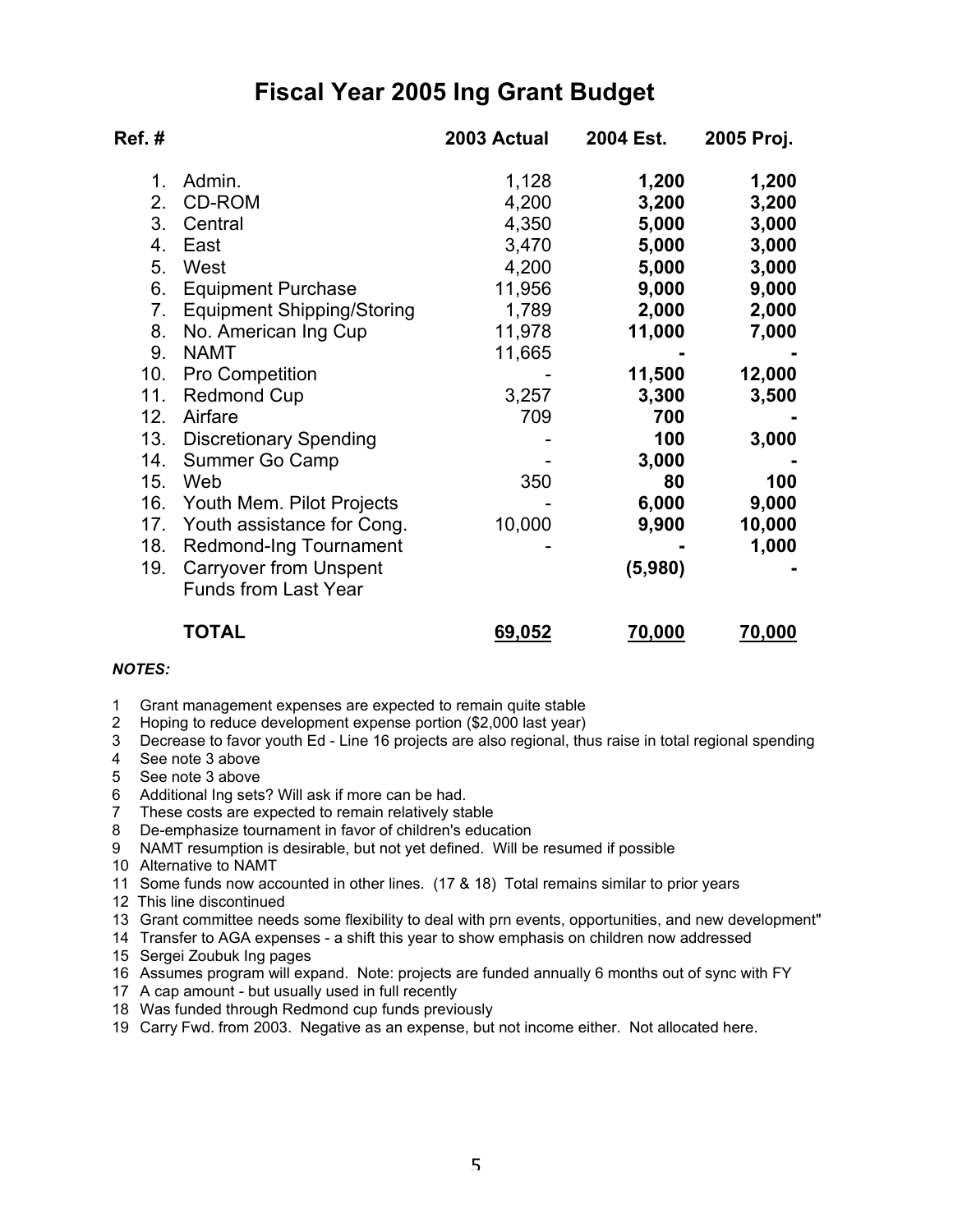#### **Hikaru no Go is coming!**

Just a few weeks ago, we were informed that Viz, LLC had picked up the rights to present Hikaru no Go in North America. We have established contact with the company, and are working with them to find ways in which we can mutually benefit. Release date has Just been announced for January issue of Shonen Jump (on sale beginning December 2), (Circulation 300,000 – 500,000 per month!) We have established contact with VIZ executives in charge of this new production, and they have expressed interest in working with us. Specifically, the presence of a teaching table at anime` festivals will be a welcome addition beginning next Spring. The manga will include a page that will teach about Go – and point readers at the AGA for more information. And there will be links to the AGA on their website. We anticipate that this will produce a strong – likely overwhelming – demand for Go teachers. We will be doing our best to get ready.

#### **Tournament Regulation**

#### *Duane Burns*

We have assembled a committee with Duane Burns of Cleveland chairing, to update existing regulations, and establish new ones to operate effectively in the varied new competitive environments now available. Along with updating the existing TD Guide for face to face competition, we will add a similarly complete guide for organizing and managing competition over the Internet. We also plan to establish a Tournament Director Training and Certification program for both types of tournament. This is a huge task, not likely to be completed in a single year, but we do expect to have a draft available for review and comment by next August.

#### **Education Coordination**

#### *Lee Anne Bowie*

This is a new position, one long wished for and now filled by Lee Anne Bowie of Seattle. The beginning objective is to develop effective teaching materials for all types of prospective players, (e.g. elementary, middle, and high school, adult, etc.) and make these available to teachers all over the country. The idea is that a teacher anywhere will be able to get teaching materials, such as lesson plans, designed specifically for whatever type group they want to teach. We are also looking at the idea of holding a pre-Congress workshop next year, for aspiring teachers wishing to start local programs. We anticipate a large increase in requests for this kind of assistance due to the imminent arrival of Hikaru no Go in America. (See below.)

#### **Youth Coordination**

None` Redmond

Youth activities have been growing for several years. Go Camp remains popular, and youth attendance at the Go Congress is rising. The strength of our youth players has been growing more rapidly. Some youth have "graduated" from the Redmond Cup competition because they are strong enough to compete at higher levels. The Ing-Redmond tournament was created to provide and opportunity for such players. (The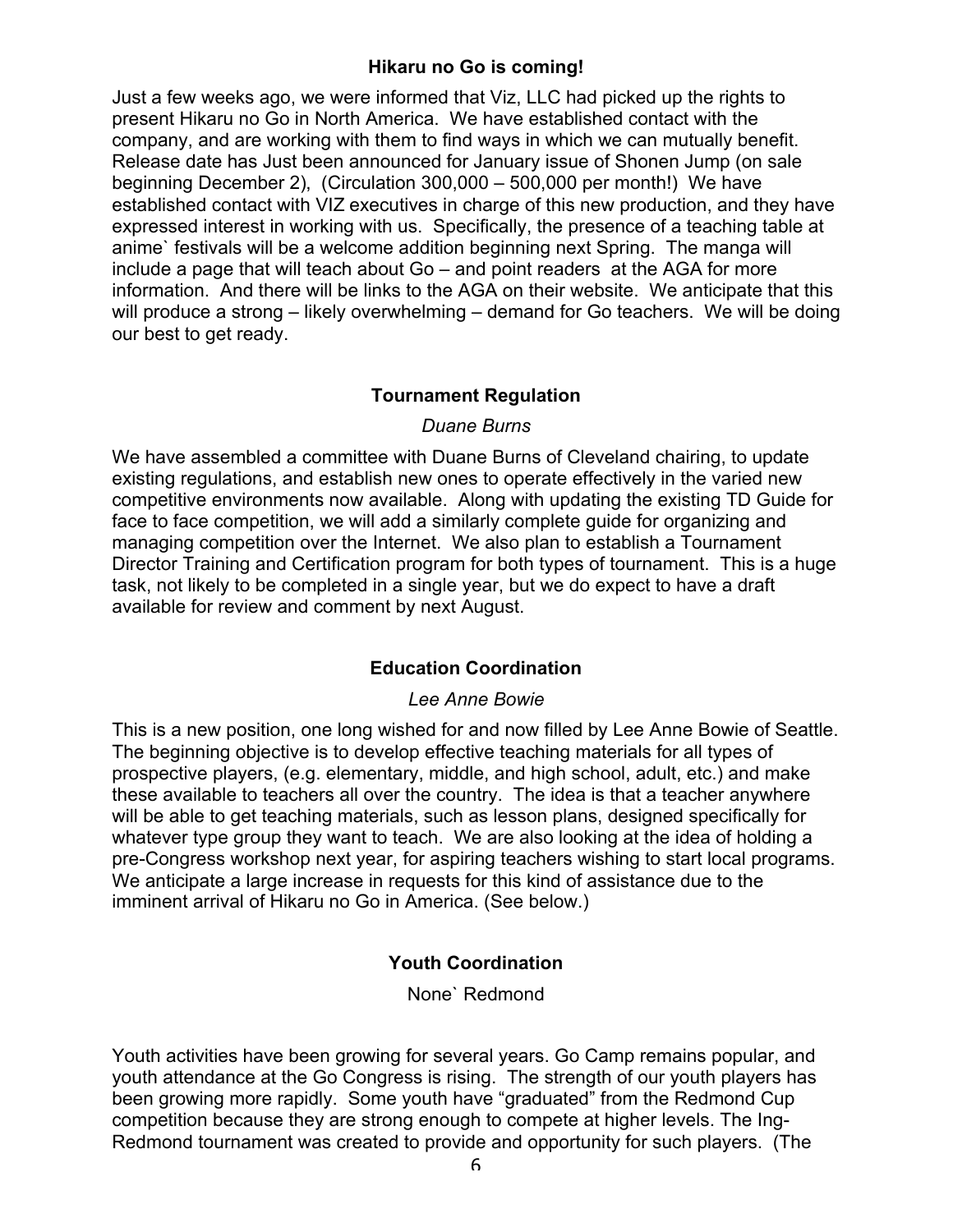winner of that tournament is seeded into the Ing Invitational at the Go Congress each year.) We expect soon to need to "graduate" juniors into the senior tournament before they reach the automatic age transition (12 years) for the same reason. The year past has seen a sharp increase in interest by teachers, and we expect this to translate into a sharp increase in youth participation in the coming year. The arrival of Hikaru no Go is also expected to provide a big boost. We are also planning on providing new teachers with more and better information on how to get a program going. (See education).

#### **Membership**

#### *Tom Hodges, Joel Gabelman*

Things are definitely looking up. We have increased membership every month for over a year now, and have every expectation that this trend will continue. The fears of a few years ago that the Internet servers would draw membership away from both chapters and the AGA is now dispelled by reports of people who learned on the Internet coming to clubs wanting to play on a real board. A number of people report having a new face show up at their local club, playing at or near dan level, but being rather uncertain about the counting procedure – having done it only a few times before.

#### **Chapter services**

#### *Paul Celmer, Nicole Casanta*

Chapter membership is also up dramatically at 100 plus, continuing a year long trend. The AGA continues to provide a wide array of support for chapters, ranging from equipment and promotional supplies to tournament software and grants from the regional Ing fund. We will continue to develop more ways to support chapter growth.

#### **Changes in the American Go Journal**

#### *Chris Garlock*

As reported in both the regular paper Journal and the E-Journal, there are strong reasons to change the way we currently operate these means of communicating with and provide services to the membership. Briefly, the Journal is expensive to produce, can be published only a few times a year, and is limited in content. The E-Journal is cheap to produce, is published 50 times a year, and can contain as much content as we care to put into it. There is therefore a strong motivation to concentrate our efforts on the E-Journal. How we switch emphasis, and how rapidly, is under review, and there will be much discussion at the Congress, and following. What is certain is that the amount if content will be much greater as we make more and better use of the E-Journal.

#### **Website**

#### *Roy Laird*

The job of the AGA webmaster is to create and maintain a comprehensive, uniquely valuable resource for Western Go players, attractive to newcomers and repeat visitors. We want lots of visitors, and we want to inspire those visitors to learn more about Go, to improve their playing skills, and to join the growing community of American Go players. We need to help local organizers to create sustainable Go cultures in their communities, and we want to give them the tools to achieve that goal. More specifically, since our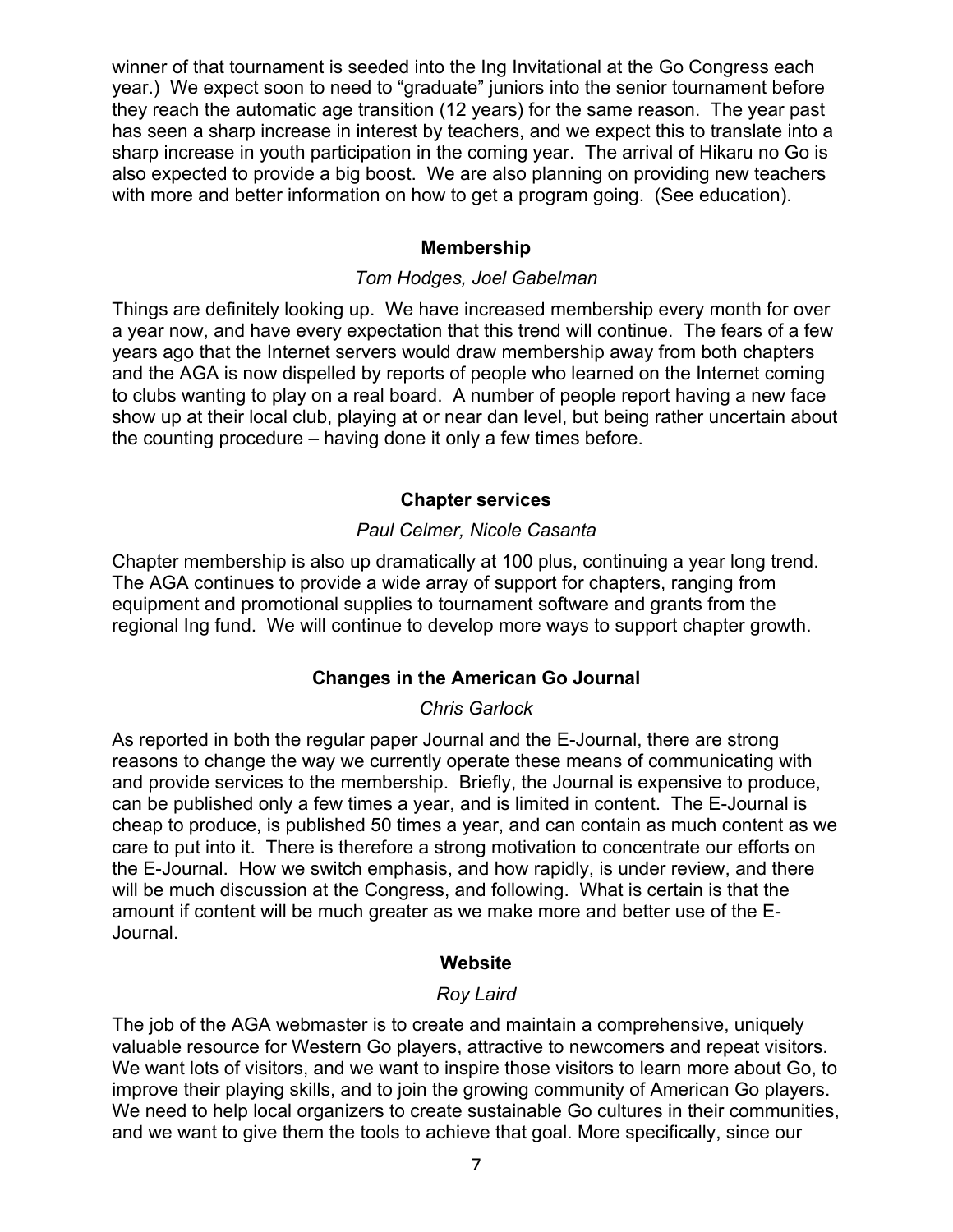recent growth is clearly tied to the E-Journal, we want people to subscribe to the free edition. The more traffic we can drive to the E-Journal page, the more Western players will connect with Go as they begin perusing the EJ each week.

In the past year the AGA website has grown and changed dramatically, moving forward toward all of the above goals. Some sections have been completely reorganized and streamlined, others created from scratch. With nearly 1000 visitors per day, including 3000 newcomers every week, the website reaches more people than anything we do. For detailed statistics on the web site, go to http://www.usgo.org/stats/universal.htm.

Next on the drawing board is a long overdue revision of the member application process, making it as easy as possible to join the AGA., and expansion of the Teacher Support pages.

Regular visitors to the site may have noticed that due to staffing problems, the puzzle of the week actually has not changed for several months. Future plans include the return of the "Problem of the Week," possibly with numerous enhancements. In addition, we are exploring the use of a sophisticated graphic display module to add some technical content to the site -- in other words, games and lessons that are easy to play through and learn from right on the site.

#### **Ing Grant ManagementGeorge Zhou, Chair**

Until this year, the President made the Ing budget in consultation with the Executive committee, and the regional VPs distributed some of it for various projects in their regions. With the encouragement of the Board, we have created a committee to take over the whole task. It is chaired by George Zhou, who has a mandate to create a grant management system and budget for the future. You can expect to get an application form when requesting funds, and the committee will evaluate projects as they are completed, and report to the Board and the Ing Foundation. For the transition, the former VPs are participating in the committee. New members are being sought.

A new program has been instituted to increase youth membership. The Board has requested that we devote more energy – and money – to developing youth players. This will be funded through the Ing Grant, but administered separately. See "Youth Development Project" below for description.

#### **Ratings**

#### *Paul Matthews*

Starting in 2003, AGA ratings are being updated monthly, with new ratings posted on the AGA web site on or about the first day of each month. Previously, rating updates had been coordinated with publication of the American Go Journal (AGJ), but that dependency is now severed.

Although many tournament organizers submit their data for rating within a few days of a tournament, we are still receiving some data weeks or months late, which diminishes the benefits of more frequent rating updates. Also, organizers should e-mail data files to the ratings@usgo.org e-mail reflector, which enables ratings work to proceed in parallel and assures that no data are lost.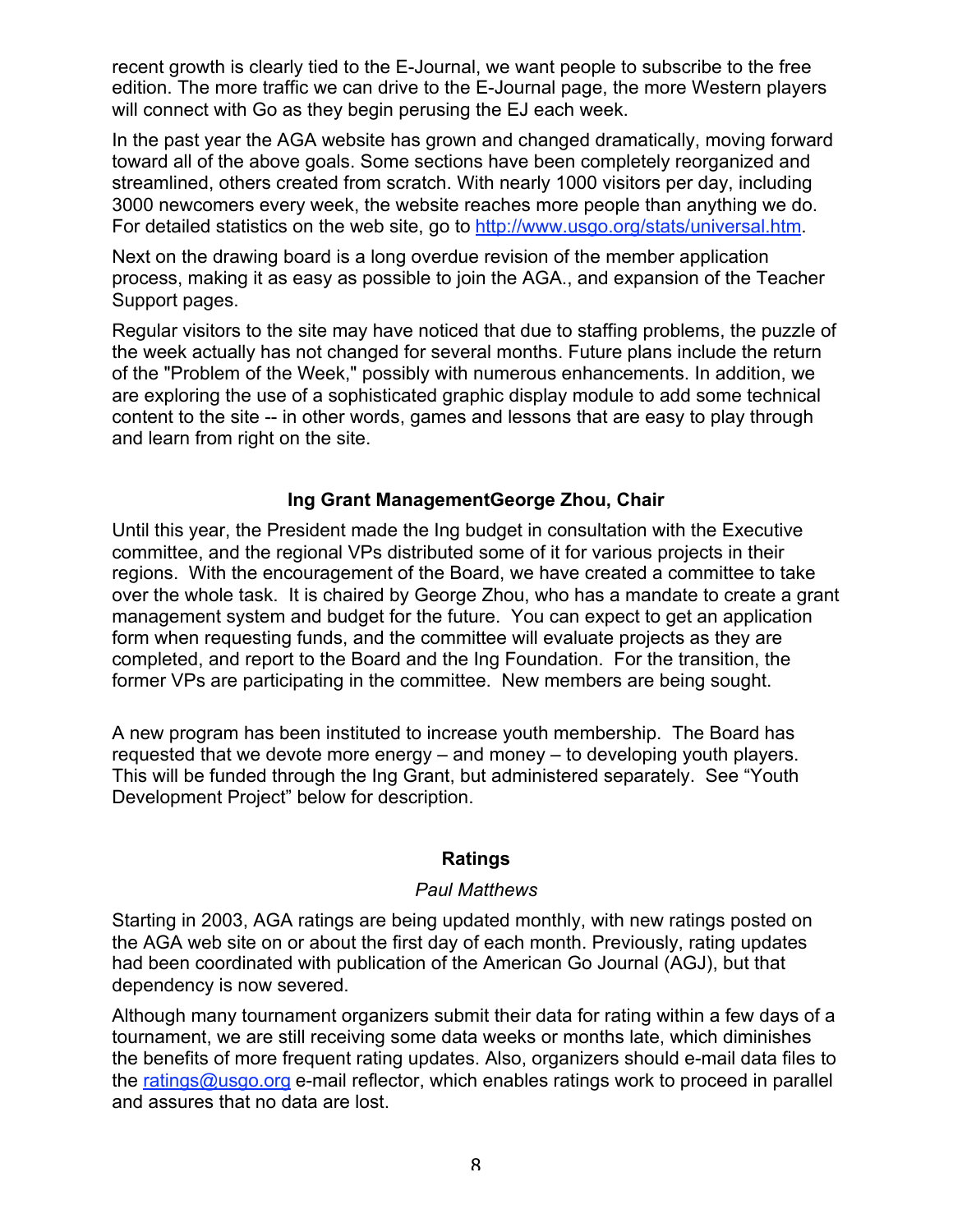The perceived problem of ratings deflation has been addressed by implementation of a new "anti-anchor" mechanism, which was described in a recent (Spring 2003) AGJ article. This mechanism has already been successful in making sensible rating adjustments, and we will continue to monitor ratings for signs of inflation/deflation. Special thanks to Dave Weimer and Jared Roach of the AGA Ratings Committee for helpful discussions on this topic.

The rating system now routinely calculates the probability of a player being a particular rank given the player's rating history. These calculations are potentially useful for rank certification, and for assigning bands in a traditional McMahon tournament.

#### **Ranking**

#### *Jeff Shaevel*

There has been much discussion over the years, about the possibility of creating AGA sanctioned ranks. These discussions intensified two years ago with the formation of a ranking committee created to explore the possibilities. There has been substantial agreement that any ranks should be based on the ratings system. The work done by Paul Matthews (see Ratings above) was responsive to these discussions, and it paves the way for development of a ranking system that will remain consistent with the rating system, yet provide those who wish it a recognized rank certificate. Some work remains to be done, and a volunteer administrator found to manage the system, but the basics are now in place.

#### **Youth Development Project**

#### *Bob O'Malley*

This project was developed in consideration of the wish to devote more of our resources to developing youth players. The basic idea is to provide grants of up to \$1,000 to people who have defined a project to develop new youth players. Project plans will be submitted, and evaluated by a committee, which will approve them (or suggest improvements so that they might be approved). Projects aimed at developing 16 or more players will get up to \$1,000. Smaller projects will get proportionally less.

Projects will be evaluated, and those that seem to have promise will be written up to provide others with the benefit of the experience gained. The end result should be not only a good number of young players, but also a resource of tested project designs that others can use in the future. Information on how to apply will be available at the Congress, and soon also on the website. (Final touches on the program are being made even as we go to press here.)

#### **Local Community Outreach**

*John Goon*

This is another new position. The National Coordinator will foster grass roots awareness, information sharing, and mutual support within the community. A principal aim will be to educate organizers to available possibilities and to help them articulate and achieve their outreach goals. The AGA grass roots experience base is a substantial one and the National Coordinator will be dedicated to ensuring that everyone will have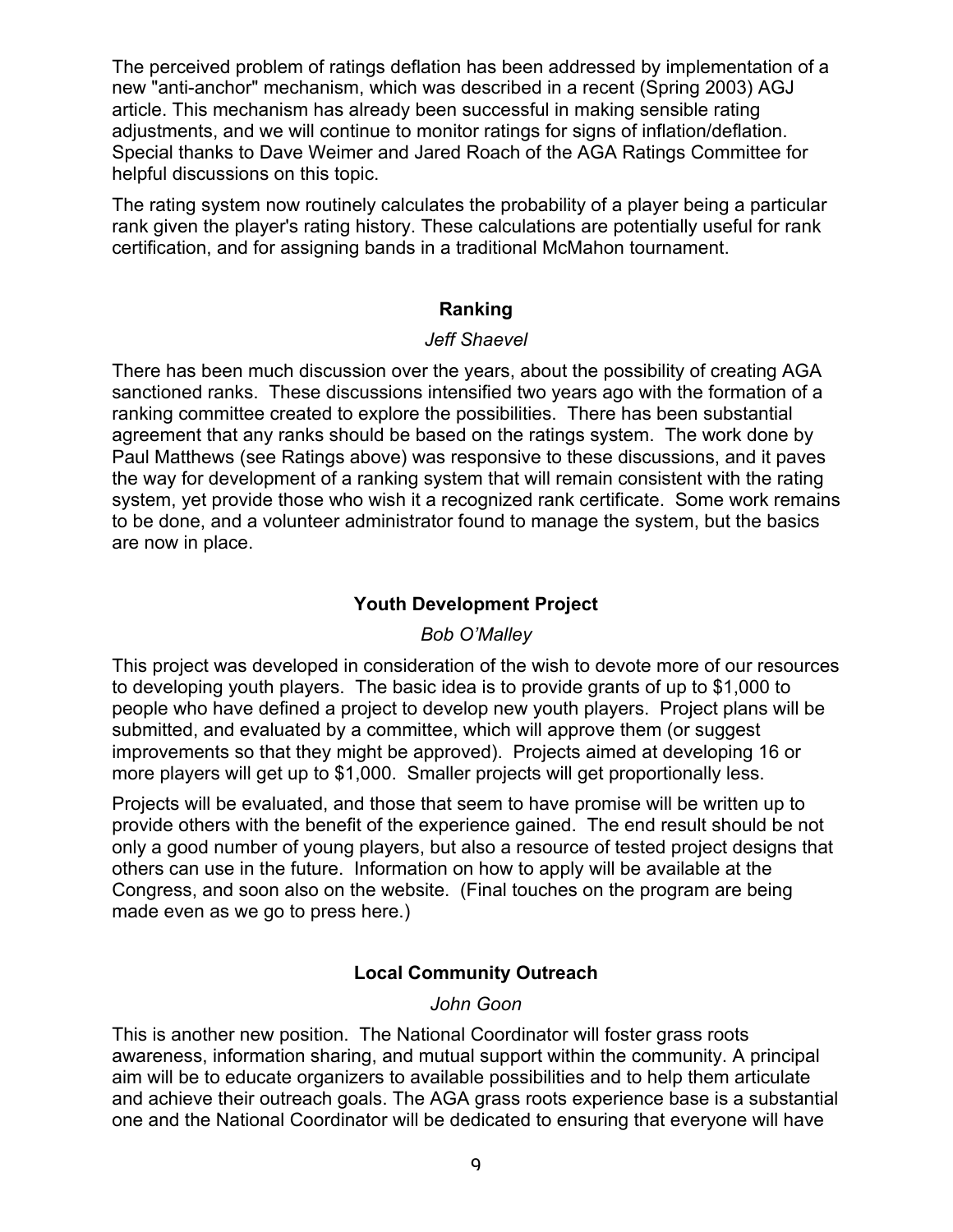access to it. So, if you have success locally in getting outside support for Go activities, Let John know.

As a first step, the Washington DC outreach experience base will be shared with the community at large over the Internet. The planned topics will include:

Dealing with external (non-go) groups Finding and getting grants Growing and empowering volunteers Creating and exploiting serendipity; Why people volunteer Finding decent sites Why centralize and regionalize Recognizing parochialism Managing promotional and other assets inventory Politics and personalities Networking, teaming, and communications; Making the most of technology Evolving and staying flexible Feeder clubs Patience and persistence Success and failure Dealing with the AGA Dealing with the American Go Foundation Value of promotional materials Using the "First Capture" method to teach beginners Infrastructure issues Dealing with vendors Dealing with other game communities Legal concerns

Inter-generational programs with kids and seniors

**Metrics** 

Time management.

During this time, pilot programs will be set up at selected sites in order to evaluate the transportability and viability of the DC ideas to other regions. Those site organizers will generate regional plans and identify long term material requirements needed to conduct sustained and concerted outreach campaigns. The National Coordinator will arrange for consistent and timely AGA material resupply to preclude program stoppages due to lack of promotional inventory. The performance of these pilot programs will be monitored, measured, and evaluated. The goal is to establish long range and coherent planning